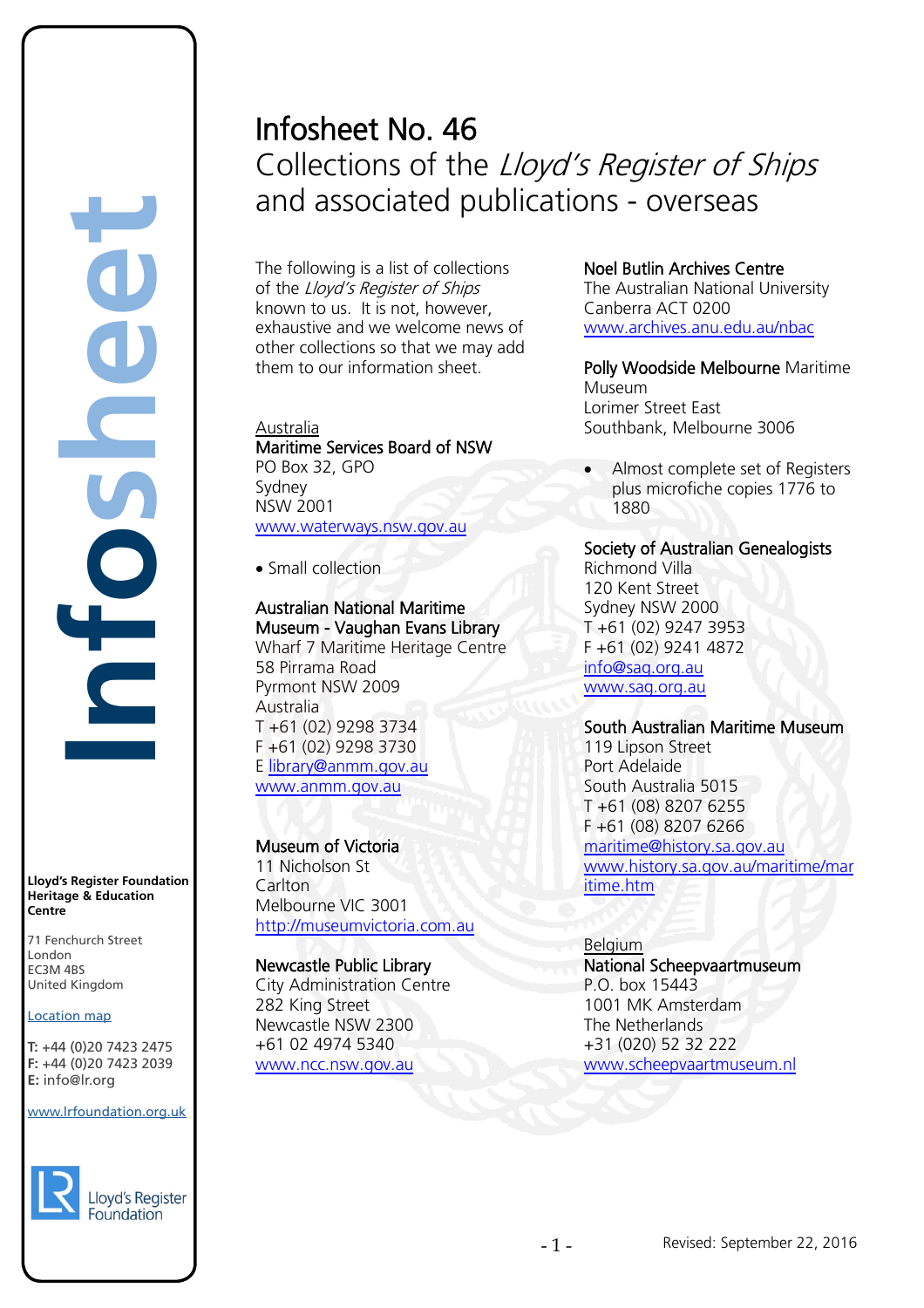# Canada National Library of Canada

National Capital Region Library Directory, Reference and Information Services Division, Room 229, Ottawa, Ontario K1A 0N3 [www.collectionscanada.gc.ca](http://www.collectionscanada.gc.ca/)

• Collection: 1764 to date (incomplete)

# Nova Scotia Museum

Maritime Museum of the Atlantic Niels Jannasch Library 1675 Lower Walter Street Halifax, Nova Scotia [http://museum.gov.ns.ca/mmanew/e](http://museum.gov.ns.ca/mmanew/en/home/researcheducation/library/default.aspx) [n/home/researcheducation/library/def](http://museum.gov.ns.ca/mmanew/en/home/researcheducation/library/default.aspx) [ault.aspx](http://museum.gov.ns.ca/mmanew/en/home/researcheducation/library/default.aspx) 

#### Memorial University of Newfoundland Maritime History Archive St John's Newfoundland A1C 5S7 T 001 709 737 8000 F 001 709 737 4569 [www.mun.ca](http://www.mun.ca/)

# New Brunswick Museum

277 Douglas Avenue St John's, New Brunswick [www.nbm-mnb.ca](http://www.nbm-mnb.ca/) T 001 (506) 643 2300 F 001 (506) 643 2360 [nbmuseum@nbm-mnb.ca](mailto:nbmuseum@nbm-mnb.ca)

# WB and MH Chung Library

Vancouver Maritime Museum 1905 Ogden Avenue Vancouver BC V6J 1A3 [archives@vancouvermaritimemuseum](mailto:archives@vancouvermaritimemuseum.com) [.com](mailto:archives@vancouvermaritimemuseum.com) T +001 604-257-3099.

#### Denmark M/S Museet for Søfart (Maritime Museum of Denmark) Kronborg Castle DK-3000 Helsingør [www.maritime-museum.dk](http://www.maritime-museum.dk/) T +45 4928 0207

[info@maritime-museum.dk](mailto:info@maritime-museum.dk)

• Collection: 1858/9, 1868/9, 1971, 1886, 1888, 1890/1(v.I), 1893/4 (v.II), 1896/7 (v.II&III), 1897/8 (v.II), 1898/99-1916/17, 1917/18 (v.I), 1918/19 (v.I), 1919/20 to 2009/10

# Estonia

Estonian State Maritime Museum Pikk 70, Tallinn 10133 [www.abc.se/~m10354/mar/meremu](http://www.abc.se/~m10354/mar/meremuus.htm) [us.htm](http://www.abc.se/~m10354/mar/meremuus.htm) E [info@meremuuseum.ee](mailto:info@meremuuseum.ee)  $T + 3726411408$ F +37 2 641 14 14

# **Finland**

Ålands Sjöfartsmuseum Hamngatan 2, AX-22100 Mariehamn, Åland T +35 8 (0)18 19930 [www.sjofartsmuseum.ax](http://www.sjofartsmuseum.ax/) [info@sjofartsmuseum.ax](mailto:info@sjofartsmuseum.ax)

• Collection: 1764 to date (incomplete)

#### Institute of Maritime History at Åbo Akademi University Slottsgatan 72 FI-20100 Turku Finland [www.sjohistoriska.abo.fi](http://www.sjohistoriska.abo.fi/) [sjohistoriska@abo.fi](mailto:sjohistoriska@abo.fi)

• Collection: 1789 to date (incomplete)

#### France Musee de la Marine Palais de Chaillot Place du Trocadero et de 11 Novembre 75116 Paris T +33 01 53 65 69 69 F +33 01 53 65 69 65 [www.musee-marine.fr](http://www.musee-marine.fr/)

www.lrfoundation.org.uk

**Lloyd's Register Foundation Heritage & Education**

rd's Register Foundat<br>
itage & Education<br>
tre<br>
Eenchurch Street<br>
don<br>
M 4BS<br>
ted Kingdom<br>
ation map<br>
44 (0)20 7423 2475<br>
44 (0)20 7423 2039<br>
nfo@lr.org

71 Fenchurch Street London Information Services EC3M 4BS United Kingdom

Location map T: +44 (0)20 7423 2475 **F:** +44 (0)20 7423 2039 Fax: +44 (0)20 7423 2039 **E:** info@lr.org Email: histinfo@lr.org

EC3M 4BS

**Centre**

**Infosheet**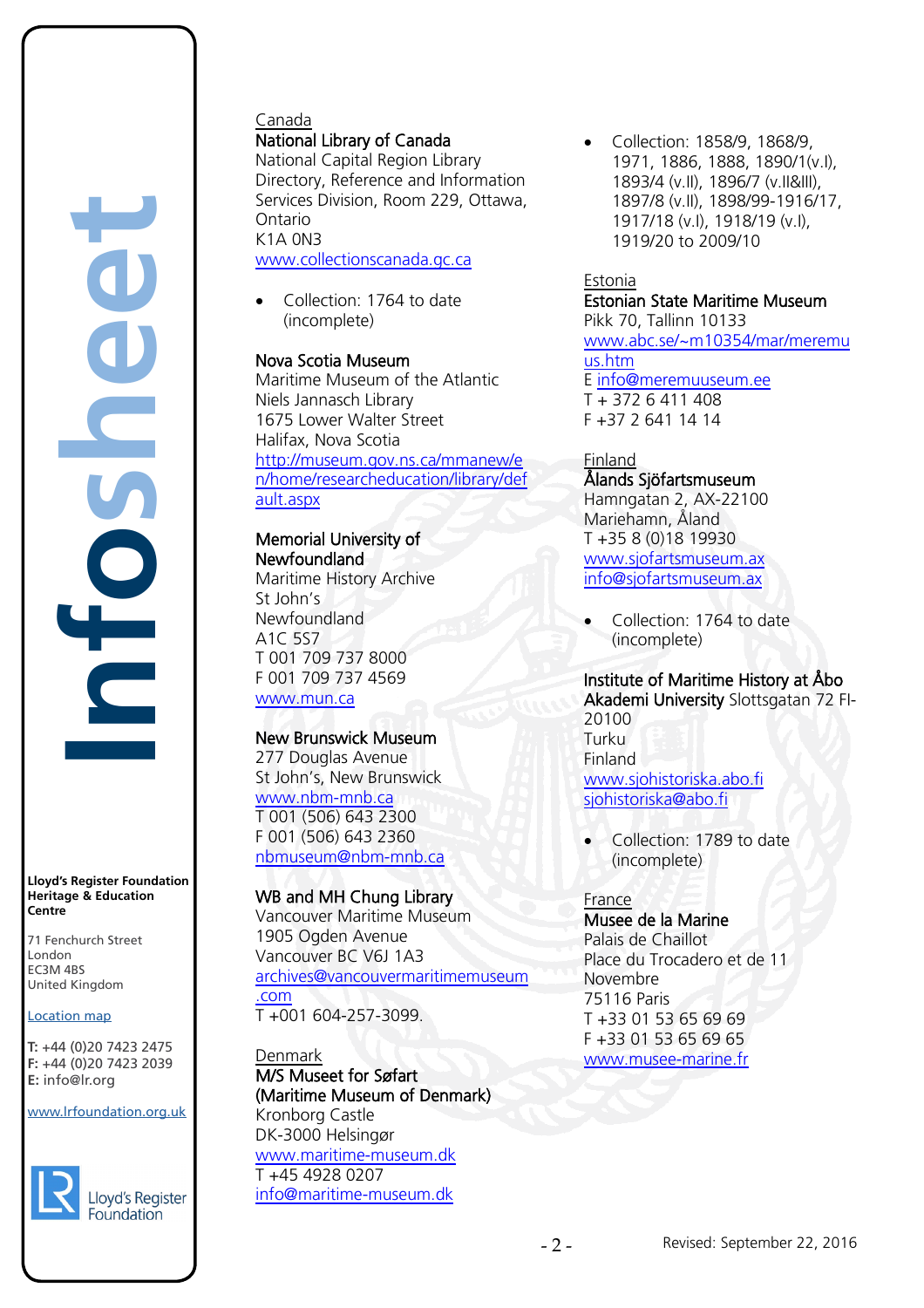**Infosheet** rd's Register Foundat<br>
itage & Education<br>
tre<br>
Eenchurch Street<br>
don<br>
M 4BS<br>
ted Kingdom<br>
ation map<br>
44 (0)20 7423 2475<br>
44 (0)20 7423 2039<br>
nfo@lr.org 

**Lloyd's Register Foundation Heritage & Education Centre**

71 Fenchurch Street London Information Services EC3M 4BS United Kingdom EC3M 4BS

#### Location map

T: +44 (0)20 7423 2475 **F:** +44 (0)20 7423 2039 Fax: +44 (0)20 7423 2039 **E:** info@lr.org  $F \rightarrow (0/20, 1 + 2)$ 

www.lrfoundation.org.uk



#### Germany Altonaer Museum

Postfach 50 0125 22701 Hamburg T +49 (040) 428 135-3582 F +49 (040) 428 135-2122 [info@altonaermuseum.de](mailto:info@altonaermuseum.de) [www.altonaer-museum.de](http://www.altonaer-museum.de/)

#### Greece

Hellenic Maritime Museum Akti Themistokleous, Greattida 18537 Piraeus, Greece [www.greece.org/poseidon/work/mus](http://www.greece.org/poseidon/work/museums/hmm) [eums/hmm](http://www.greece.org/poseidon/work/museums/hmm) T +30 210 451 6264 F +30 210 451 6822

• Collection: 1897 to 1940's (incomplete)

# Aegean Maritime Museum

2 Parnassou St. & Kifissias Avenue 15124 Maroussi Greece

**Hungary** Kozlekedesi Muzeum (Museum of Transport) XIV Varosligeti Korut 11 Budapest 1146 [www.kozlekedesimuzeum.hu](http://www.kozlekedesimuzeum.hu/)  $T + 36 (06-1) 273-38-40$ F +36 (06-1) 363-78-22

Magyar Kereskedelmi es Vendaglatoipari Muzeum (Mercantile Museum) I Fortuna u.4 Budapest 1014

Magyar Orszagos Leveltar (Central Archives of Hungary) 1 Becsi Kapu ter 4 Budapest 1014 [www.mol.gov.hu](http://www.mol.gov.hu/) T +36 (1) 225 2800 F +36 (1) 225 2817

E [info@mol.gov.hu](mailto:info@mol.gov.hu)

#### Italy Museo Storico Navale

Riva Degli Schiavoni Biasio Castello, 2148 - 30122 Venezia T +39 (0) 412 441 399

# Japan

Japan Maritime Center Planning and Research Department / Maritime Library Kaiun Bldg. 2-6-4 Hirakawa-cho Chiyoda-ku Tokyo 102-0093 T +81 3 (3263) 9422 F +81 3 (3265) 5035 [www.jpmac.or.jp](http://www.jpmac.or.jp/)

Latvia

Historical Museum of Riga Palasta iela 4, Riga, LV–1050 [www.rigamuz.lv](http://www.rigamuz.lv/) E [direct@rigamuz.lv](mailto:direct@rigamuz.lv) T +37 (1) 67211358

# Lithuania

Lithuanian Sea Museum Smiltynės str. 3 Klaipėda, LT- 93100

[www.muziejus.lt](http://www.muziejus.lt/)  T + 370 46 49 22 50 E [ljm@muziejus.lt](mailto:ljm@muziejus.lt) 

Register of Ships 1998-2001, 2003-2008

# Namibia

Namibia Scientific Society PO Box 67, Windhoek E [nwg@iafrica.com.na](mailto:nwg@iafrica.com.na)  wwwisis.unam.na

T +264 61 225372

**Netherlands** Maritiem Museum Rotterdam Library PO Box 988 NL-3000 AZ Rotterdam T +31 010 4132 680

F +31 010 4137 342 [www.maritiemmuseum.nl](http://www.maritiemmuseum.nl/)

• Holds Lloyd's Register of Ships, List of Shipowners, Maritime Guide and Register of Offshore Units.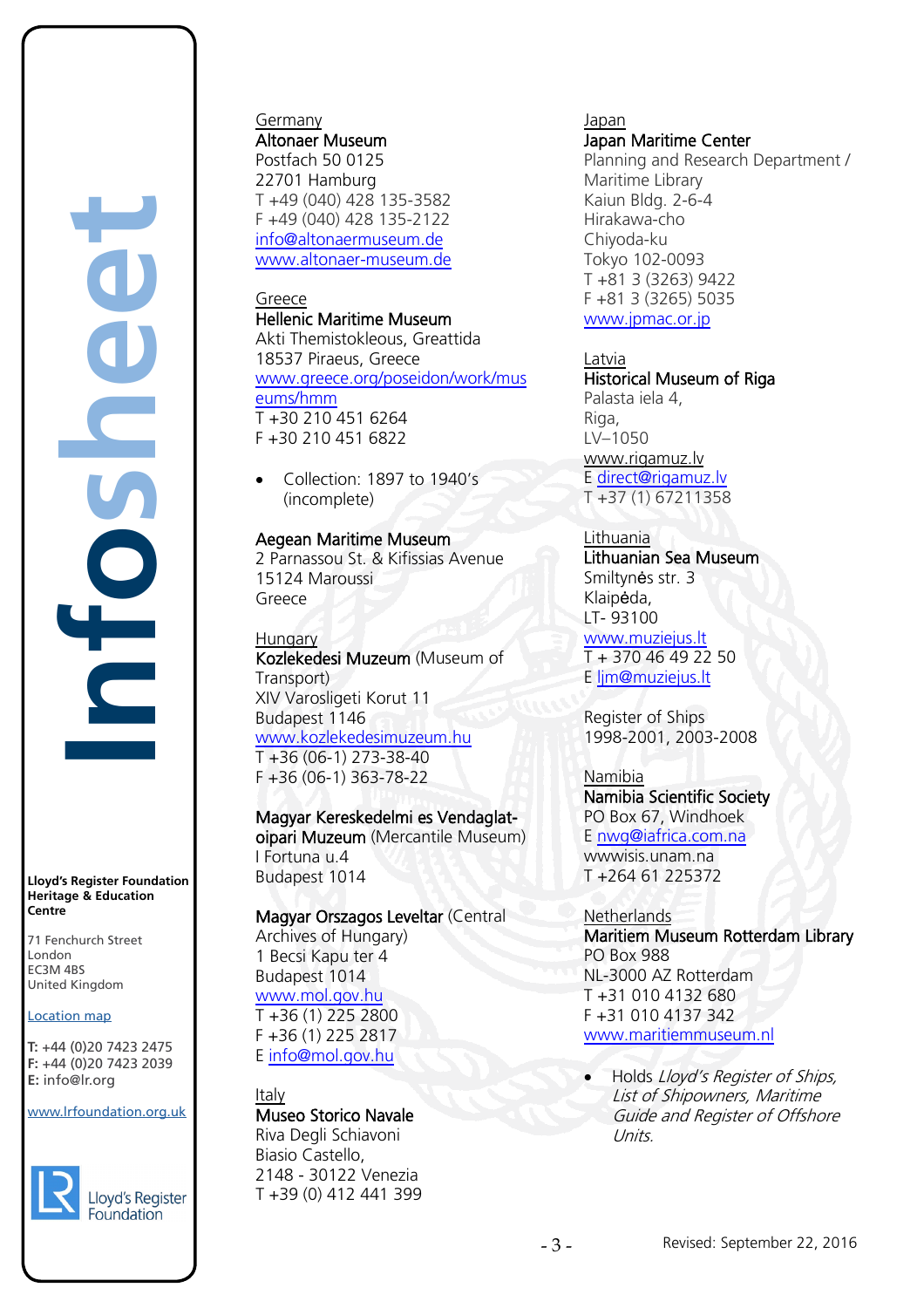**Infosheet** rd's Register Foundat<br>
itage & Education<br>
tre<br>
Eenchurch Street<br>
don<br>
M 4BS<br>
ted Kingdom<br>
ation map<br>
44 (0)20 7423 2475<br>
44 (0)20 7423 2039<br>
nfo@lr.org S É

**Lloyd's Register Foundation Heritage & Education Centre**

71 Fenchurch Street London Information Services EC3M 4BS United Kingdom EC3M 4BS

#### Location map

T: +44 (0)20 7423 2475 **F:** +44 (0)20 7423 2039 Fax: +44 (0)20 7423 2039 **E:** info@lr.org Email: histinfo@lr.org

#### www.lrfoundation.org.uk



#### Nederlands Scheepvaartmuseum

Kattenburgerplein 1 1018 KK Amsterdam The Netherlands T +31 (020) 52 32 222 F +31 (0)20 52 32 21[3](mailto:info@scheepvaartmuseum.nl) [bibliotheek@hetscheepvaartmuseum.](mailto:bibliotheek@hetscheepvaartmuseum.nl) [nl](mailto:bibliotheek@hetscheepvaartmuseum.nl) 

# [www.hetscheepvaartmuseum.nl](http://www.hetscheepvaartmuseum.nl/)

Noordelijk Scheepvaartmuseum Brugstraat 24 9711 HZ Groningen T: + 31 (0)50 312 22 02 F: + 31 (0)50 318 37 51 [info@noordelijkscheepvaartmuseum.](mailto:info@noordelijkscheepvaartmuseum.nl)

# [nl](mailto:info@noordelijkscheepvaartmuseum.nl)  [www.noordelijkscheepvaartmuseum.](http://www.noordelijkscheepvaartmuseum.nl/)  $\overline{nl}$

• Collection: 1909 to 2000 (incomplete)

#### New Zealand Auckland Public Library

46 Lorne Street Box 4138 Auckland 1010 T +64 (09) 377 0209 F +64 (09) 307 7741

• Collection: 1764 to date (incomplete)

# New Zealand National Maritime **Museum**

Corner Quay and Hobson Streets Viaduct Harbour Auckland, New Zealand T +64 (0)9 373 0800 F +64 (0)9 377 6000 [bookings@nzmaritime.org](mailto:bookings@nzmaritime.org) [www.maritimemuseum.co.nz](http://www.maritimemuseum.co.nz/)

# Museum of Wellington City and Sea

Wellington Harbour Board Queen's Wharf, 3 Jervois Way PO Box 893 Wellington 6140 T +64 04 472 8904 F +64 04 496 1949 [www.museumofwellington.co.nz](http://www.museumofwellington.co.nz/) [mow@wmt.org.nz](mailto:mow@wmt.org.nz)

• Collection: 1890 to 1990 (incomplete)

#### The Hocken Collection

Corner of Anzac Ave & Parry Street North Dunedin, New Zealand 9016 T +64 3 479 8868 F +64 3 479 5078 [hocken@otago.ac.nz](mailto:hocken@otago.ac.nz) [www.library.otago.ac.nz/hocken/ind](http://www.library.otago.ac.nz/hocken/index.html) [ex.html](http://www.library.otago.ac.nz/hocken/index.html)

Norway Bergens Sjøfartsmuseum Haakon Sheteligs Plass 15, 5007 Bergen T +47 55 54 96 00 [bergens.sjofartsmuseum@bsj.uib.no](mailto:bergens.sjofartsmuseum@bsj.uib.no) [www.bsj.uib.no](http://www.bsj.uib.no/)

# Norsk Sjøfartsmuseum

Bygdøynesveien 37 N-0286 Oslo [fellespost@marmuseum.no](mailto:fellespost@marmuseum.no) [www.marmuseum.no/](http://www.marmuseum.no/) 

# Poland

Centralne Muzeum Morskie Ołowianka 9-13 80-751 Gdańsk T +48 (0)58 301 86 11 F +48 (0)58 301 84 53

#### [www.cmm.pl](http://www.cmm.pl/) [info@cmm.pl](mailto:info@cmm.pl)

# **Portugal**

Museu de Marinha Praca do Imperio Lisboa 3 T +351 213 620 019 F +351 213 631 987 [http://museu.marinha.pt](http://museu.marinha.pt/) [geral.museu@marinha.pt](mailto:geral.museu@marinha.pt)

# Russia

Central Naval Museum Биржевая пл., 4, Birzhevaya Ploshad 4 199034 St Petersburg

# Spain

Museo Maritimo Av. de les Drassanes s/n, 08001 Barcelona T +34 933 429 920 F +34 933 187 876